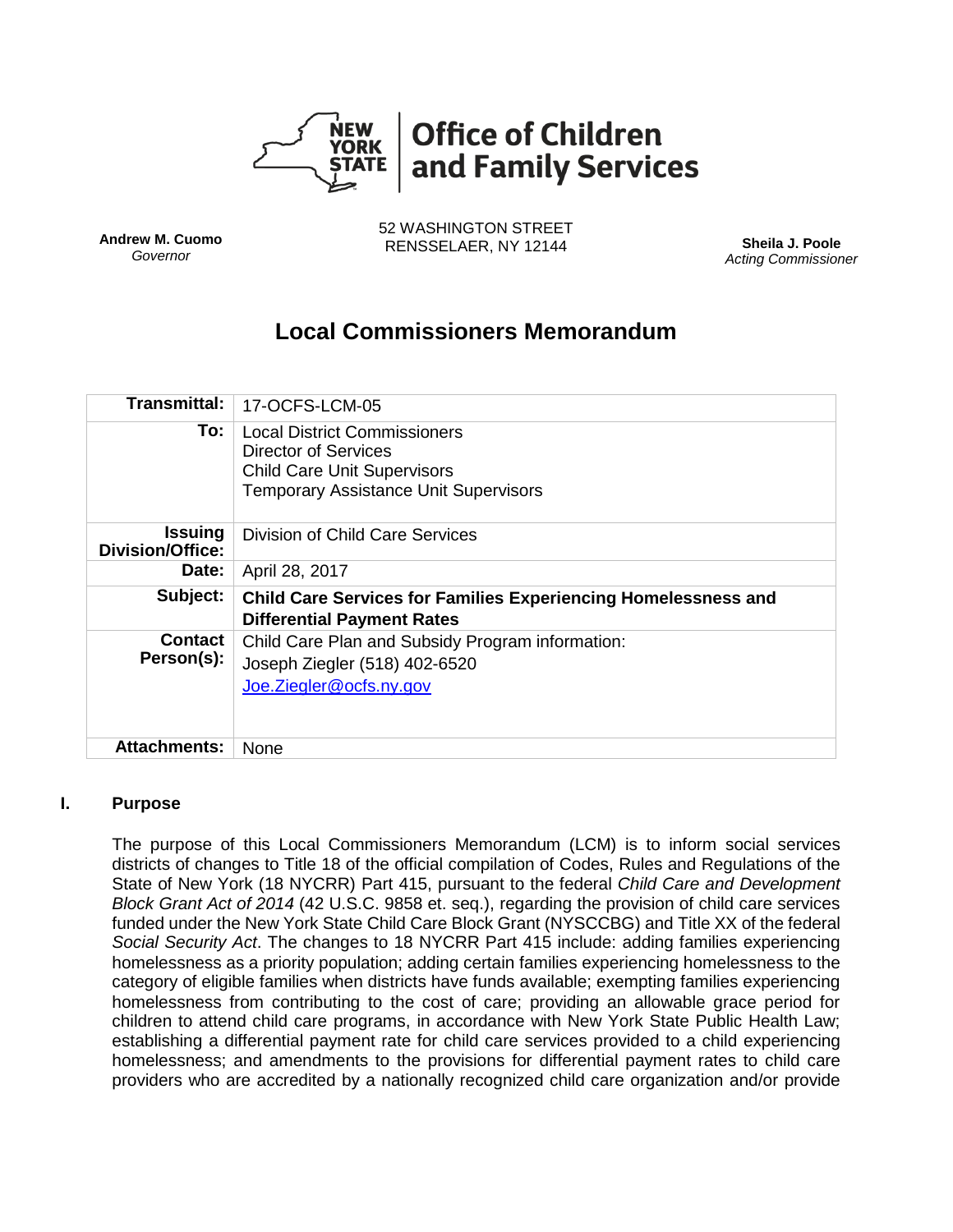care during nontraditional hours. Additionally, this LCM informs districts about reporting requirements, effective March 1, 2017.

# **II. Background**

The federal *Child Care and Development Block Grant Act of 2014* and recent changes to federal regulations in 45 CFR Part 98 (Child Care and Development Fund) include provisions to improve access to quality child care for children experiencing homelessness and to require reporting of the homelessness status of children receiving child care services. The federal Administration for Children and Families believes that supporting children's learning and development in safe, stable and nurturing child care environments can buffer children and families from the challenges and risks associated with homelessness.

## **III. Program Implications**

# **Provision of Child Care Services to Homeless Families**

18 NYCRR §415.2(a)(2)(v) is added to expand the category of families for which a social services district must provide child care services, to the extent that the district continues to have funds available under either the district's allocation from the NYSCCBG program or any local funds appropriated for such program subject to any priorities and set asides. This category now includes a family experiencing homelessness with income up to 200 percent of the State Income Standard when child care services are needed for the child's caretaker(s) to seek housing and to:

- seek employment as defined in 18 NYCRR §415.1(p);
- be engaged in work as defined in 18 NYCRR §415.1(o);
- attend educational or vocational activities as defined in 18 NYCRR  $\S 415.2(a)(3)(vii)(b)$  or 18 NYCRR §415.2(a)(3)(iv). Notwithstanding the potential for some of these educational or vocational training programs to allow for the eventual attainment of a bachelor's degree or like certificate of completion for a four-year college program, this regulation does not permit the renewal of such educational or vocational training program enrollment for any additional period in excess of 30 consecutive calendar months except as authorized under 18 NYCRR §415.2(a)(3)(iv), nor does it permit enrollment in more than one such program; or
- access or participate in counseling services programs.

Social services districts now have the option, when funds are available and if indicated in their Child and Family Services Plans in Appendix P for Title XX, to provide the revised provisions as outlined under 18 NYCRR §415.2(a)(2)(v) for families experiencing homelessness with incomes up to the levels established in Appendix P. Further, districts continue to have the option, to provide child care services to families experiencing homelessness under 18 NYCRR §415.2(a)(3)(iii)(b), and to families experiencing homelessness in an emergency situation of short duration under 18 NYCRR §415.2(a)(3)(iii)(c), when funds are available and if indicated in their Child and Family Services Plan in Appendix L for the NYSCCBG for families experiencing homelessness with incomes up to 200 percent of the State Income Standard and/or in Appendix P Title XX for families with incomes up to the levels established in Appendix P.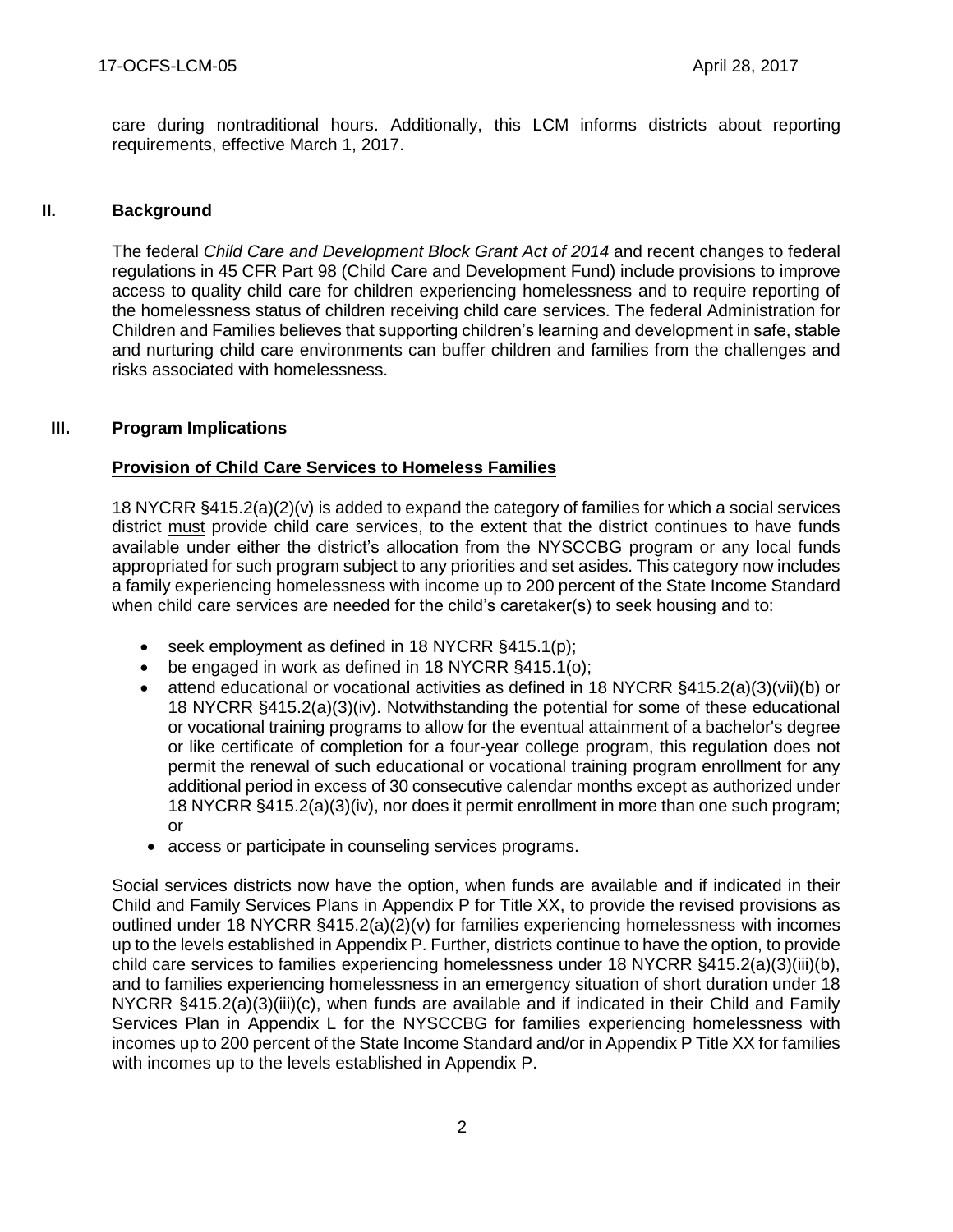The Administration for Children and Families defines the term 'child experiencing homelessness' as a child who is homeless as defined in section 725 of Subtitle VII–B of the *McKinney-Vento Act* (42 U.S.C. 11434a). The *McKinney-Vento Act,* as amended by the *Every Student Succeeds Act,* defines homeless children and youths as individuals who lack a fixed, regular, and adequate nighttime residence (within the meaning of Section 103(a)(1) of the *McKinney-Vento Act* (42 U.S.C. 11302(a)(1)), and includes children and youths who are:

- sharing the housing of other persons due to loss of housing, economic hardship, or a similar reason; living in motels, hotels, trailer parks, or camping grounds due to the lack of alternative adequate accommodations; living in emergency or transitional shelters; or abandoned in hospitals;
- living in a primary nighttime residence that is a public or private place not designed for or ordinarily used as a regular sleeping accommodation for human beings (within the meaning of Section 103(a)(2) of the *McKinney-Vento Act* (42 U.S.C. 11302(a)(2));
- living in cars, parks, public spaces, abandoned buildings, substandard housing, bus or train stations, or similar settings; and
- migratory children (as such term is defined in section 1309 of the *Elementary and Secondary Education Act of 1965,* 20 U.S.C. 6399) who qualify as homeless because the children are living in circumstances described above.

The category of families to which social services districts must give priority is expanded by 18 NYCRR §415.2(d)(1)(i)(c) to include families experiencing homelessness. Each district must indicate in its Child and Family Services Plan how it will prioritize child care services funded under the NYSCCBG for families experiencing homelessness along with the federally mandated priorities of families with very low income and families with children who have special needs. The term "family experiencing homelessness" applies to the caretaker of the child experiencing homelessness.

18 NYCRR §415.3(e)(1) is amended to provide that families experiencing homelessness must not be required to pay a family share for child care services. Social services districts must identify if a family in its current child care caseload is experiencing homelessness and discontinue applying a family share for that case by no later than the next case action.

A family experiencing homelessness may not have access to all documentation needed to determine eligibility for child care services and, may have an immediate need for child care services. Districts must establish procedures to permit an interim eligibility period for child care services while a family experiencing homelessness obtains all required documentation. Districts have the discretion to establish the circumstances under which a family experiencing homelessness can qualify for an interim eligibility and the duration of the interim eligibility period, consistent with the parameters of this LCM, applicable regulations and statutes. However, the interim eligibility period may not exceed three months. If upon the full determination of eligibility, it is determined that the family is ineligible, the child care provider must receive payment for child care services rendered during the interim eligibility period. Claims for such district expenditures are reimbursable up to the district's NYSCCBG or Title XX allocation. Payments made during the interim period of eligibility for families experiencing homelessness will not be considered errors or improper payments for the purpose of federal or state audits. Further, the district must not seek recoupment from the family for payments made during the interim period of eligibility, unless fraud is involved.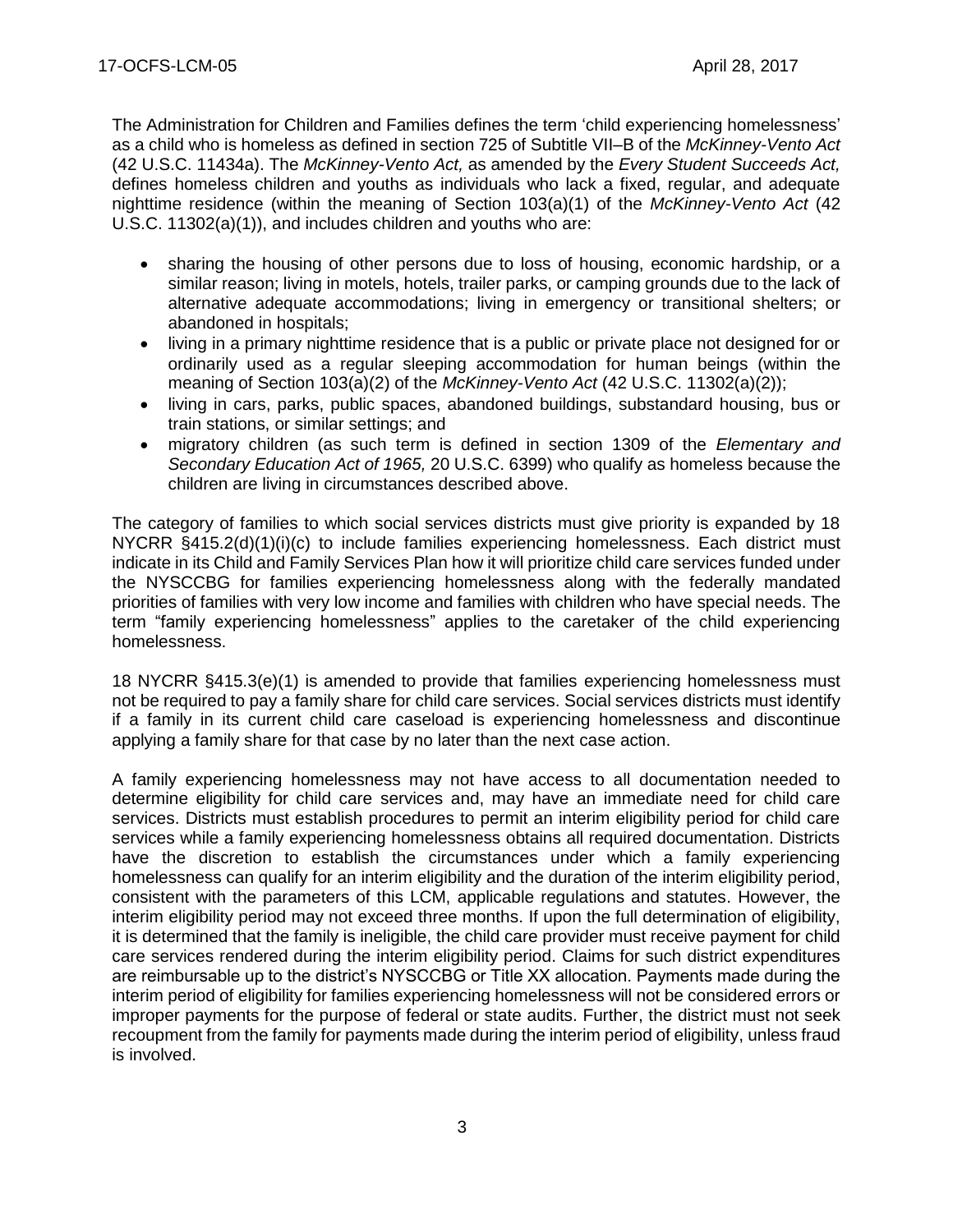Tier II shelters are reimbursed under Temporary Assistance for Needy Families (TANF) funds for the provision of child care services to homeless families. Districts must have procedures in place to preclude duplicate billing under TANF and NYSCCBG.

While a social services district has internal and local resources to determine whether an applicant for services is experiencing homelessness, additional materials developed for New York Head Start programs by NYS-TEACHS may be useful. NYS-TEACHS is an agency funded by the New York State Education Department to provide technical assistance on the *McKinney-Vento Act*. These materials can be accessed at [www.nysteachs.org.](file:///C:/Users/PU0771/Downloads/www.nysteachs.org)

## **Grace Period for Immunization Records**

New York State Public Health Law (PHL) allows children, including homeless children and children in foster care, to be temporarily enrolled in a child care program while a family obtains documentation of immunizations. A child care provider must not unduly delay temporary enrollment of a child experiencing homelessness or a child in foster care due to a lack of immunization records. According to PHL, once attending the child care program, the parent or caretaker has a grace period of no more than 14 calendar days from the date the program began to provide care for the child to submit the required documentation of immunizations. The grace period can be extended by the child care program to 30 calendar days from the date the child care provider began to provide care to the child in cases where the child is from out-of-state or from another country and the parent or caretaker has shown a good faith effort to get the necessary documentation of the immunizations. This grace period applies to licensed, registered and enrolled legally-exempt child care programs.

# **Differential Payment Rates**

18 NYCRR §415.9(h) was revised to include a new differential payment rate for families experiencing homelessness and to set new requirements for the differential payment rates for nontraditional hours and accredited programs. Differential payment rates apply to the actual cost of care or the applicable market rate, whichever is less. For more information on market rates, consult the most recent market rate LCM (16-OCFS-LCM-18).

#### Homelessness Differential Payment Rates

Social services districts must pay a licensed or registered child care provider a differential payment rate of at least 5 percent above the actual cost of care or the applicable market rate, whichever is less, for child care provided to a child experiencing homelessness. A district may establish a differential payment rate for care provided to a child experiencing homelessness by a licensed or registered child care provider that is greater than 5 percent, but that rate must not be more than 15 percent above the actual cost of care or the applicable market rate, whichever is less. The district must indicate in its Child and Family Services Plan if it will pay a differential rate that exceeds 5 percent, and include the applicable rate. Districts must apply the differential payment rate for care provided to a child experiencing homelessness to all eligible licensed or registered providers and cannot restrict the differential payment rate only to certain types of licensed or registered providers. For instance, a district cannot apply the differential payment rate only to day care centers.

A district may establish a differential payment rate for child care services provided to a child experiencing homelessness by legally-exempt child care providers as long as the rate does not exceed 15 percent above the actual cost of care or the applicable market rate, whichever is less.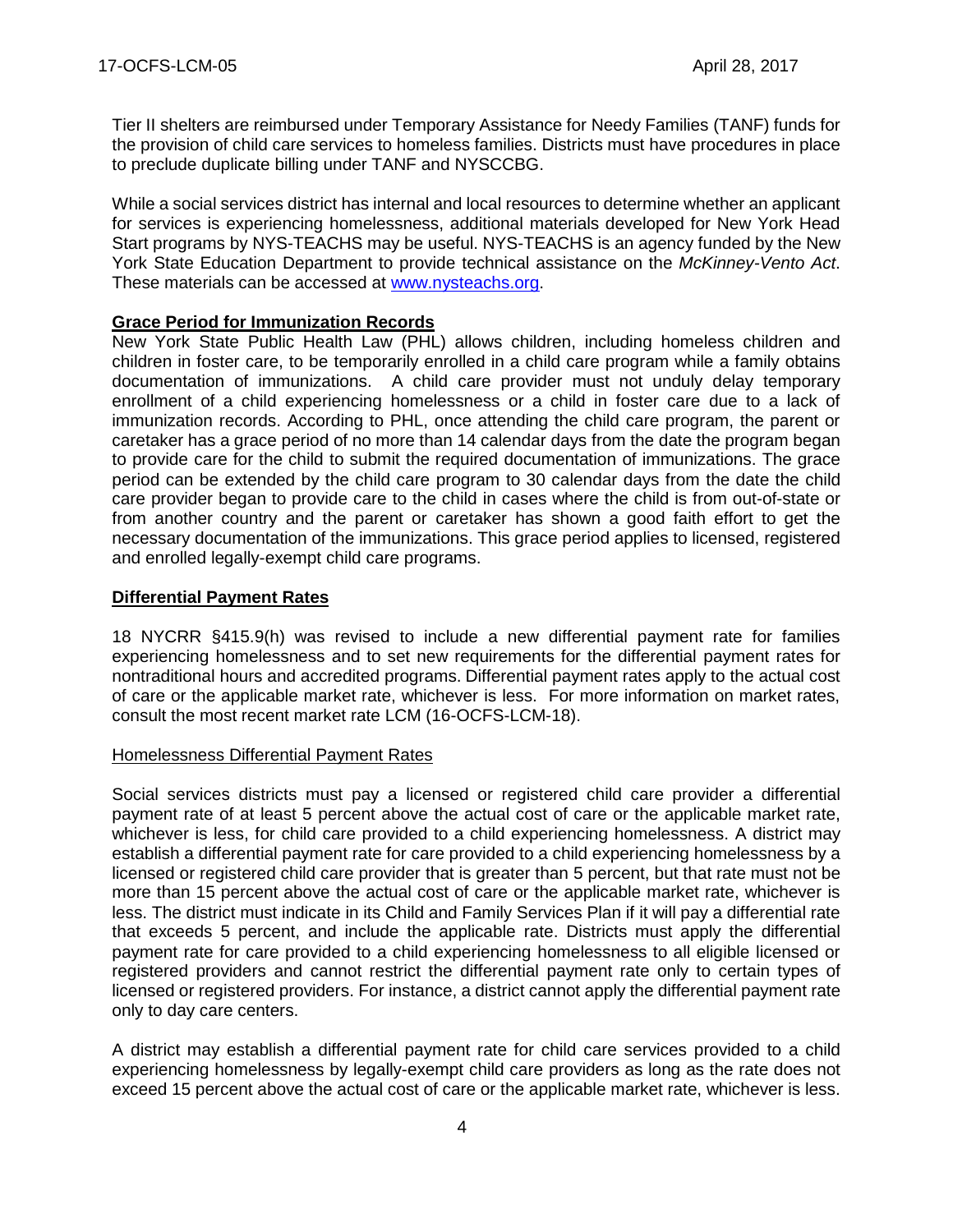There is no minimum differential payment rate percentage for legally-exempt child care providers. The district must indicate in its Child and Family Services Plan if it will pay a differential rate, and include the applicable rate. If the district chooses to set a differential payment rate for legallyexempt child care providers, then that rate must be applied to all eligible legally-exempt providers and cannot be limited only to certain types of legally-exempt providers. For instance, a district cannot set a differential payment rate that applies only to legally-exempt group providers.

## Accredited Program Differential Payment Rates

A social services district may establish a differential payment rate for child care services provided by a licensed or registered child care provider that has been accredited by a nationally recognized child care organization. The district must indicate in its Child and Family Services Plan if it will pay a differential rate, and include the applicable rate. Legally-exempt child care providers are not eligible for a differential payment rate for accreditation. If the district chooses to set a differential payment rate for licensed or registered child care providers for accreditation, then that rate must be at least 5 percent above the actual cost of care or the applicable market rate, whichever is less. The differential payment rate must not exceed 15 percent of the actual cost of care or the applicable market rate, whichever is less.

## Nontraditional Hours Differential Payment Rates

Social services districts must pay an eligible child care provider a differential payment rate of at least 5 percent above the actual cost of care or the applicable market rate, whichever is less, for child care provided during nontraditional hours. A district may choose to set a differential payment rate that is greater than 5 percent, but that rate must not exceed 15 percent of the actual cost of care or the applicable market rate, whichever is less. The district must indicate in its Child and Family Services Plan if it will pay a differential rate that exceeds 5 percent, and include the applicable rate. Districts must apply the differential payment rate for nontraditional hours to all eligible licensed, registered, and legally-exempt child care providers, and cannot restrict the differential payment rate only to certain types of child care providers. For instance, a district cannot apply the differential payment rate only to day care centers.

For the purpose of applying the differential payment rate, nontraditional hours are defined as child care provided before 6 a.m. or after 7 p.m. during Monday through Friday as well as any hour during Saturday and Sunday and the following federal holidays: New Year's Day, Memorial Day, Independence Day, Labor Day, Thanksgiving Day, and Christmas Day.

# Payment Rules for the Nontraditional Hours Differential Payment Rates

The payment amount for child care providers for child care services during nontraditional hours must be calculated based on the rate that applies to the hours during which the nontraditional hours of care occurred. This means that the differential payment rate should be applied in accordance with the following rules:

- If care is provided during nontraditional hours then the required 5 percent differential payment rate, or the higher differential payment rate that the district has selected up to 15 percent, is applied to the actual cost of care or the applicable market rate, whichever is less.
- The differential payment rate would be applied to the Weekly, Daily, Part-Day or Hourly rate that applies to the time period during which the nontraditional hours of care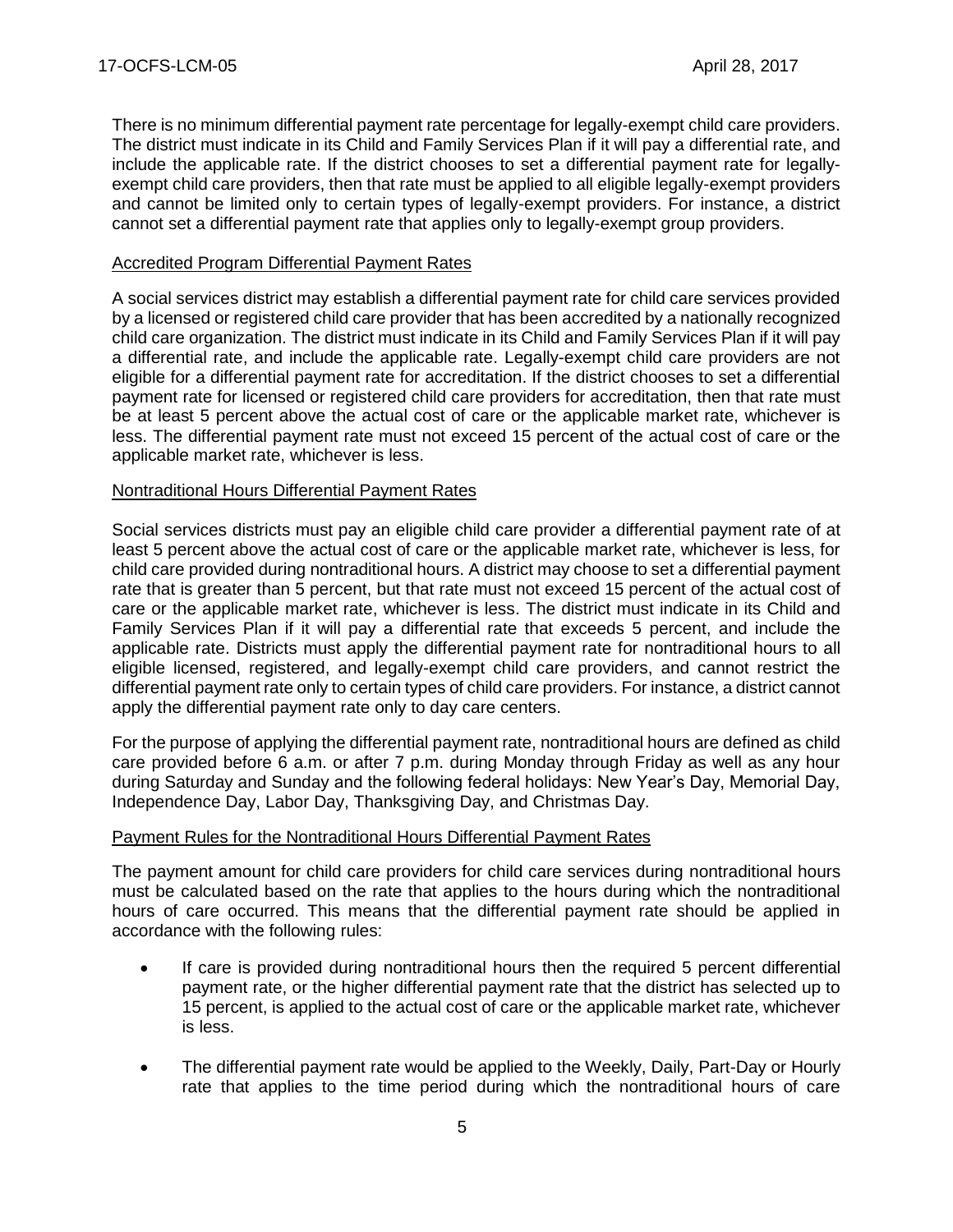occurred. If payment is calculated based on a weekly rate, then the differential would be applied to the weekly rate.

Example #1: The district has not set a differential payment rate higher than the required 5 percent differential payment rate. The actual cost of care is \$200 per week (which is less than the applicable market rate in this example), and care is provided for a total of 40 hours during the week. The weekly market rate applies as child care services are provided for 30 or more hours over the course of five or fewer days in a single week. The required 5 percent differential payment rate is applied to the \$200 actual cost of care. The total amount due to the provider is \$210 (\$200 actual cost of care plus \$10 differential payment).

Example #2: The district has not set a differential payment rate higher than the required 5 percent differential payment rate. The daily market rate applies as care is provided for less than 30 hours over the course of five or fewer days in a single week and for at least six but fewer than 12 hours per day. The actual cost of care is \$50 per day (which is less than the applicable market rate in this example), and care is provided for a total of three days during the week, of which there are nontraditional hours on two days of the care. The required 5 percent differential payment rate is applied to the \$50 actual cost of care on the days when nontraditional hours of care were provided, but not on the day when they were not. The total amount due to the provider is \$155 (\$150 actual cost of care plus \$5 differential payment).

Example #3: The district has chosen to set a higher differential payment rate of 10 percent for nontraditional hours. The actual cost of care is \$300 per week (which is more than the applicable market rate of \$240 per week in this example), and care is provided for a total of 40 hours during the week, five hours of which occur during nontraditional hours. The higher differential payment rate of 10 percent set by the district is applied against the actual cost of care up to the applicable market rate of \$240. The total amount due to the provider is \$264 (\$240 market rate plus \$24 differential payment).

#### Payment Rules for Providers Qualifying for More Than One Differential Payment Rate

A child care provider may qualify for multiple differential payment rates: for care provided to a child experiencing homelessness, child care provided during nontraditional hours, and/or a program being accredited by a nationally recognized child care organization. To calculate the payment, all differential payment rates for which the provider qualifies are added to calculate a total differential payment rate that must not exceed 25 percent of the actual cost of care or the applicable market rate.

Example #1: The district has not set a differential payment rate higher than the required 5 percent for care provided during nontraditional hours or for care provided to a child experiencing homelessness. The actual cost of care is \$200 per week (which is less than the applicable market rate in this example); care is provided for a total of 40 hours during the week, of which 20 hours are nontraditional hours; and the family is experiencing homelessness. The required 5 percent differential payment rate for nontraditional hours is added to the required 5 percent differential payment rate for homelessness. The sum of the two qualifying differential payment rates is 10 percent. This is applied to the \$200 actual cost of care. The total amount due to the provider is \$220 (\$200 actual cost of care plus \$20 for the total differential for nontraditional hours and homelessness).

Example #2: The district has chosen to set a 15 percent differential payment rate for families experiencing homelessness and a 15 percent differential payment rate for accredited programs.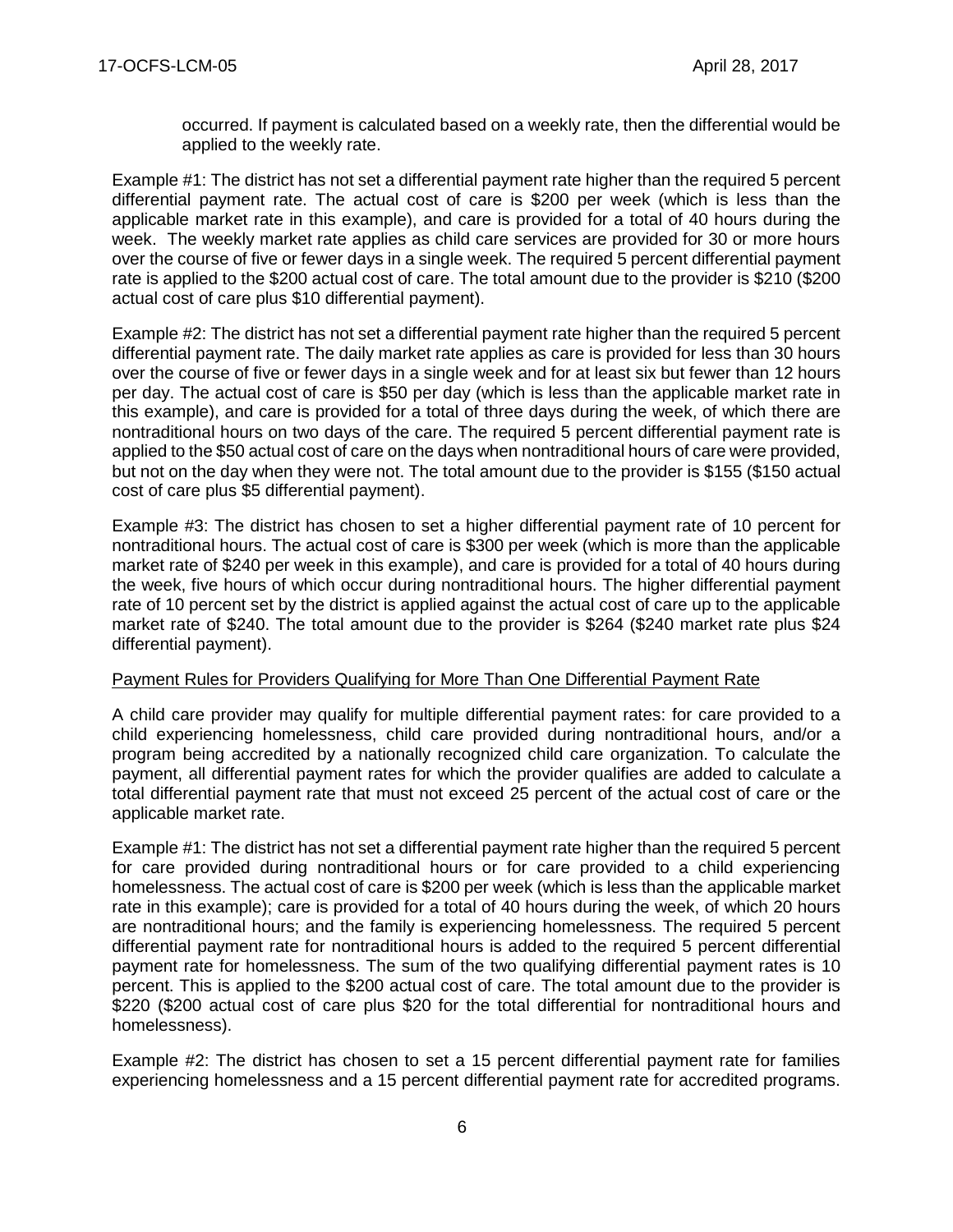The actual cost of care is \$200 per week (which is less than the applicable market rate in this example); care is provided for a total of 40 hours during the week for a family experiencing homelessness; and the program is accredited. The sum of the two qualifying differential payment rates is 30 percent. However, the maximum differential payment rate is capped at 25 percent, which is applied to the actual cost of care. The total amount due to the provider is \$250 (\$200 cost of care plus \$50 maximum differential payment).

Upon demonstrating that the 25 percent maximum is insufficient to provide access within the district to such child care providers or services, social services districts may request a waiver from the New York State Office of Children and Family Services (OCFS) to establish a differential payment rate in excess of 25 percent above the actual cost of care, or the applicable market rate.

# **Child and Family Services Plan Amendment Requirements**

To comply with changes to 18 NYCRR Part 415, each social services district must review and revise, as necessary, the following sections of the 2017 Annual Plan Update to the Child and Family Services Plan: the "Federal and Local Priorities" section in Appendix M #1, the "Case Closing and Openings" section in Appendix M #2, and the "Differential Payment Rate" section in Appendix T. Each district must specify provisions for serving homeless families and for required differential payment rates for homeless families, and for care provided during nontraditional hours effective March 1, 2017.

Each district must indicate in the "Federal and Local Priorities" section in Appendix M #1 how the case opening and closing process reflects the district's prioritization of the provision of child care services to families experiencing homelessness in instances where the district does not have sufficient funds to serve all eligible families, in consideration of the other federally mandated priorities for families. Additionally, each district must indicate in the "Case Closing and Openings" section in Appendix M #2 how other categories of families are prioritized in the case opening and closing process in the event the district does not have sufficient funds to serve all eligible families.

Each district must indicate in the "Differential Payment Rate" section in Appendix T whether:

- the district will provide differential payment rates higher than the required 5 percent differential payment rates for child care services provided by a licensed or registered child care provider to a child experiencing homelessness (and, if so, the percentage);
- the district will provide differential payment rates higher than the required 5 percent differential payment rates for child care services provided by a licensed, registered or legally-exempt child care provider during nontraditional hours (and, if so, the percentage);
- the district opts to set a differential payment rate for licensed and registered child care providers that have been accredited by a nationally recognized child care organization (and, if so, the percentage); and whether
- the district opts to set a differential payment rate for legally-exempt child care providers that provide care to a child experiencing homelessness (and, if so, the percentage).

#### **Reporting Requirements**

The *Child Care and Development Block Grant Act of 2014* requires the state to report whether children receiving child care services funded under the NYSCCBG program are children